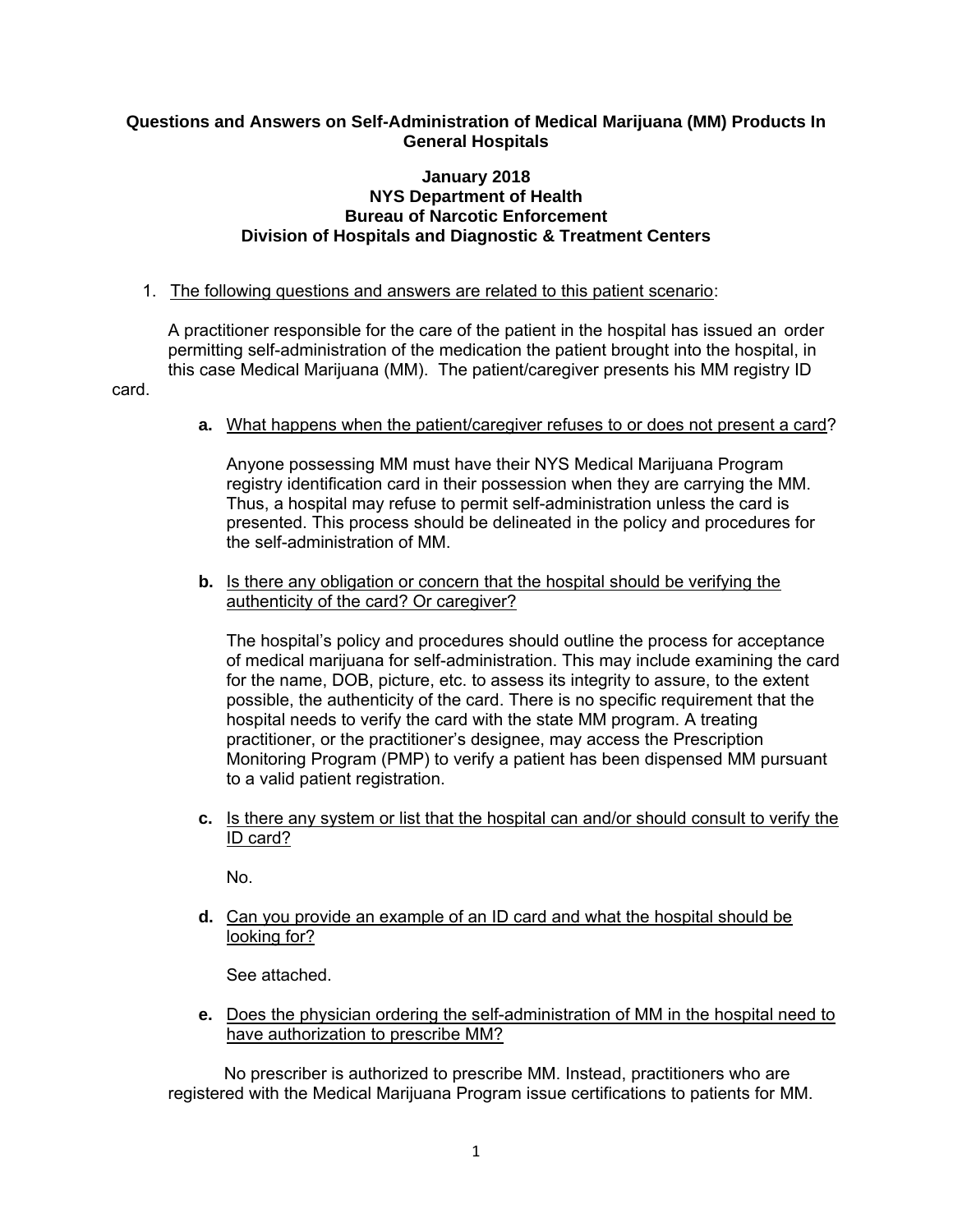The physician ordering the self-administration of MM in the hospital does not need to be the certifying practitioner.

### 2. How does the hospital staff assess the capacity of the patient or the patient's caregiver to self-administer MM and any other medication?

CFR Section 482.23(c)(6)(i) requires a documented nursing assessment of the capacity of the patient or the caregiver to self-administer medications by a registered professional nurse. Nurses are expected to exercise their clinical judgment and to inform the practitioner responsible for the care of the patient about any reservations the nurse might have about an individual patient's (or caregiver/support person's) capacity to safely self-administer medications.

The assessment must be documented and must highlight affirmative findings – i.e., support patient-self-administration – and negative findings – i.e., call into question patient self-administration. The nurse is also expected to document any discussions with the practitioner responsible for the care of the patient regarding the nurses' concerns about patient's (or caregiver/support person's) capacity to safely self-administer medications. Hospitals may, as a matter of policy, permit a nurse to return to nurse administration doses of a medication for which there is a self-administration order. This may occur without a discussion with the responsible practitioner if, based on the nurse's assessment, the patient's capacity has been temporarily diminished and there is no caregiver/support person who is assisting the patient with self-administration of medication.

A determination is also made concerning whether the patient or the patient's caregiver needs instruction on the safe and accurate administration of the medication. This all should be outlined in the policy and procedures.

# 3. How do hospital staff identify and visually evaluate MM for integrity?

The hospital's policy and procedures should outline that only MM which is properly labeled may be self-administered.

The label of the MM should provide all the information one would find on prescription medication labels. A properly labeled product must include:

- The name and address of the registered organization that dispensed the product;
- The registry identification number of the certified patient and/or designated caregiver;
- Any recommendation or limitation by the practitioner as to the form or forms of medical marijuana or dosage for the certified patient;
- The form and quantity of medical marijuana dispensed;
- The expiration date; and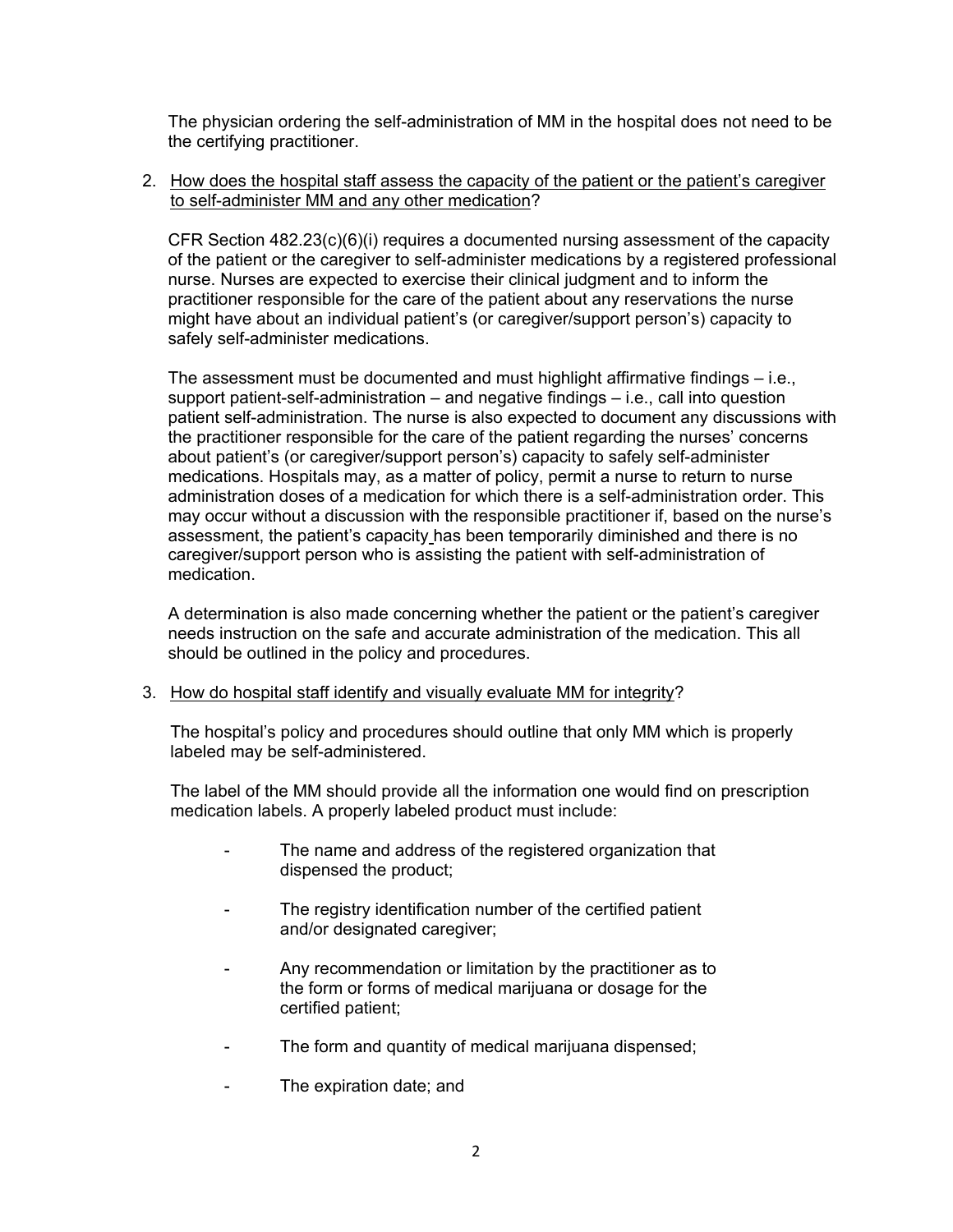The amount of individual dose contained within.

### 4. How do hospital staff ensure the security of MM?

The MM may remain in the possession of the patient and caregiver. If the patient intends to keep the MM on site at the hospital, the MM must be stored in a locked compartment, which may be located in the patient's room. The hospital may become a designated caregiver facility in accordance with recently issued emergency regulations, NYCRR Sections 1004.3, 1004.4, 1004.22 and 1004.23. When this occurs the hospital may possess, secure and administer the MM to the patient.

There is more information on becoming a designated caregiver facility in question 10 and the link to the Medical Marijuana Program's designated caregiver information page: [https://health.ny.gov/regulations/medical\\_marijuana/caregiver/](https://health.ny.gov/regulations/medical_marijuana/caregiver/)

#### 5. What if the patient is incapacitated and there is no caregiver, or the caregiver is temporarily unavailable? Where does the hospital store the product?

The hospital should develop its own policy and procedures to address patient incapacitation. If a patient becomes incapacitated, his or her ability to self-administer should be re-assessed, and the product should be securely stored until the patient regains capacity, a caregiver is available to reclaim the MM, or law enforcement can take possession. The MM must be stored in a locked compartment, which may be in the patient's room. Alternatively, the hospital may become a designated caregiver facility as outlined in #5, above.

#### 6. When MM is self-administered or administered by the designated caregiver facility, what documentation is needed?

In accordance with the CMS State Operations Manual, CFR Section 482.23(c)(6)(i), the following is required for self-administration of any medication, including MM.

"Under the regulation, a nurse must document the self-administration of a medication. In cases where the nurse directly supervised the selfadministration, the nurse is expected to indicate that the medication administration was observed and confirmed. On the other hand, where direct nurse supervision is not required, the nurse is required to document only what the patient, or the patient's caregiver/support person, reports to the nurse as to the time and amount of medication administered. Nurses are expected to assess whether the reports of the patient or patient's caregiver/support person indicate, with respect to timing and dosage, that the patient is receiving the medication as ordered. "